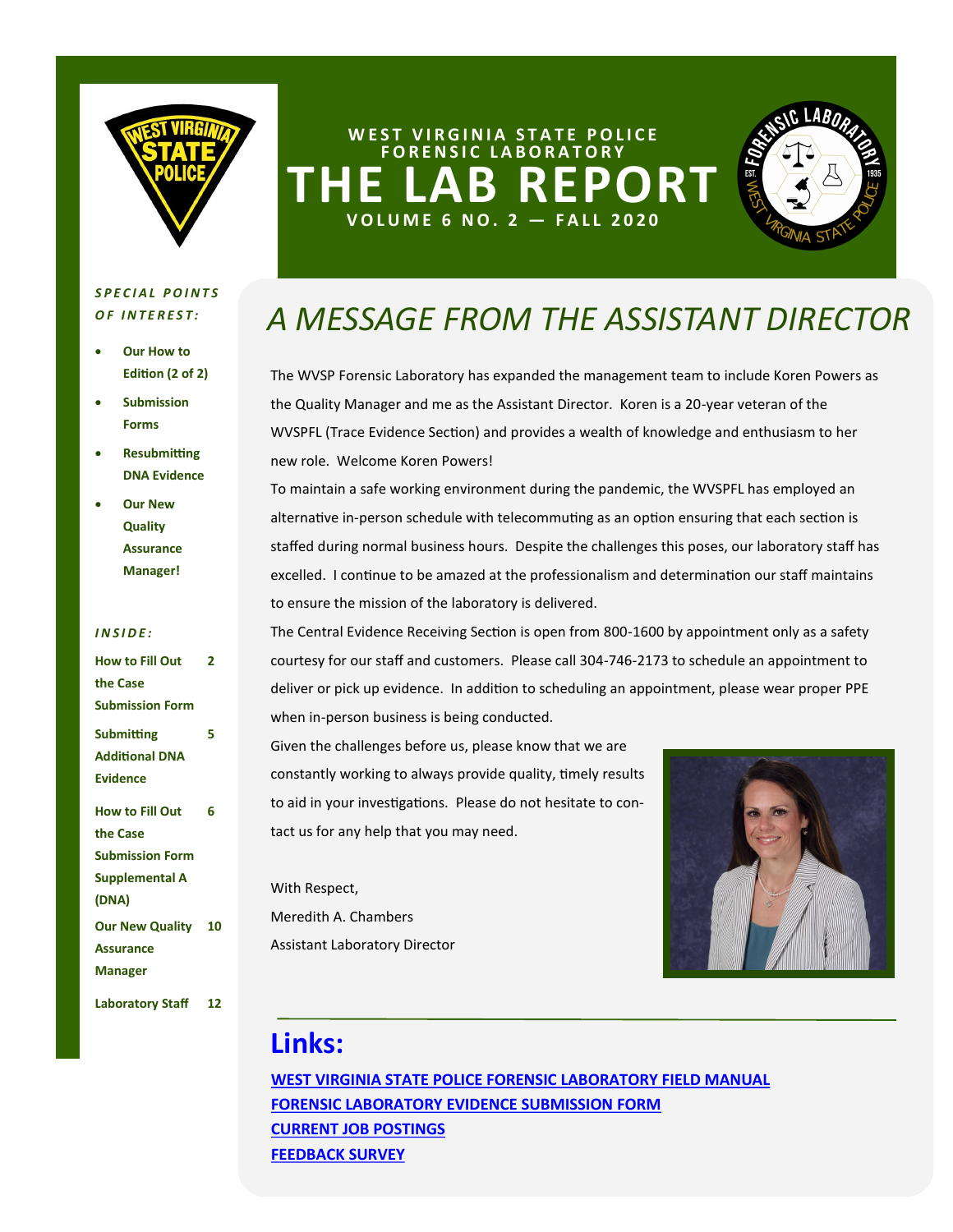### *HOW TO: PROPERLY FILL OUT THE CASE SUBMISSION FORM*

### **Staci Taylor Central Evidence Receiving Supervisor**

You've just returned to the office after collecting evidence from a possible crime, made every effort to protect yourself and the evidence by wearing proper PPE, have everything packaged up, sealed, and ready to send to the lab, but you still have to fill out the WVSP Form 53 (Case Submission Form). You have a lot of evidence and don't feel up to handwriting everything out, so you go to https:// www.wvsp.gov/about/Documents/CrimeLab/WVSP\_53.pdf so you can type and print the form. When the form opens you're overwhelmed by all of the blank spots waiting to be filled with information and wonder which, if any, you can skip. Is all this information really necessary? How detailed does it have to be? Can't you just send a copy of your investigative report with the evidence rather than filling out another form?

The WVSP Form 53 (Case Submission Form) is required for all evidence submissions to the West Virginia State Police Forensic Laboratory. This form serves as a contract between the investigator and the WVSP Forensic Laboratory which allows the Laboratory to utilize methods outlined in its Standard Operating Procedures to complete the testing requested or to outsource the evidence to another competent laboratory, if necessary, to meet the needs of the investigator. The information on the form is used by the Laboratory to enter the investigator's case information into the Laboratory's Information Management System (LIMS) for case tracking and so that a proper chain-of-custody can be maintained for the evidence and test reports can be generated.

- The "Agency Case No." field is required for all evidence submissions. This is the number assigned by the investigating officer's agency for a specific investigation. This number should be unique for each investigation. Multiple agency case numbers on a single Case Submission Form is permissible.
- The "Sex Crime Kit Tracking No." field is required for all sexual assault evidence collection kits submitted to the Laboratory for testing. This number is a unique identification number assigned by the manufacturer of the kit and should be visible on the outside of the kit, usually in the form of a sticker.
- The "Evidence No. (WVSP Det Use)" field is intended for use by West Virginia State Police officers to record the WVSP Evidence Number assigned to the case. However, this field can be used by other agencies if recording an evidence number on the form is beneficial to that agency.

### **A R T I C L E C O N T I N U E D O N P A G E 3**

WEST VIRGINIA STATE POLICE FORENSIC LABORATORY **T H E L A B R E P O R T — F A L L 2 0 2 0**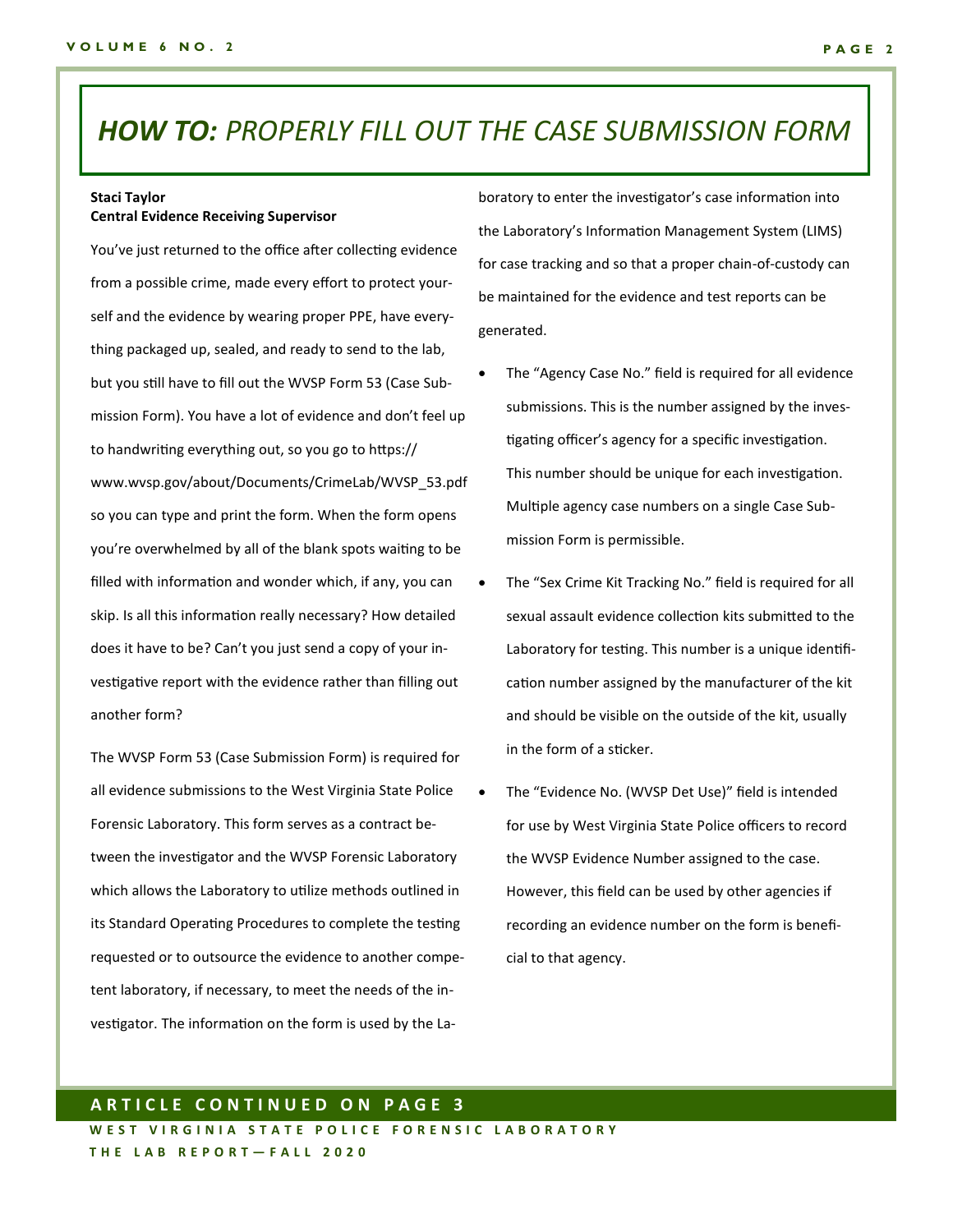### *CONT: CASE SUBMISSION FORM*

- The "Submitting Agency" and "Mailing Address" fields are required and should list the primary agency responsible for the submitted evidence and that agency's current mailing address. This is the agency that will be referenced on the Forensic Laboratory Report and where evidence will be mailed after testing is complete, if applicable.
- The "Investigator" field is required and should list the first and last name of the primary officer responsible for the submitted evidence. This is the officer who will be referenced on the Forensic Laboratory Report and who the report will be mailed to after testing is complete, if applicable.
- The "Criminal Offense" and "Crime Date" fields are required and should list at least the primary offense being charged along with the date the crime occurred. Multiple crimes and crime dates are permissible. The offense(s) and date(s) will be referenced on the Forensic Laboratory Report. The "County of Offense" field is not required but is beneficial to the Laboratory and should reflect the county in which the crime occurred and/or will likely be prosecuted.
- The "Brief Description of Crime" field is not required but should be used to provide a brief synopsis of the crime including any information that would be perti-

nent to the examination(s) requested of the Laboratory.

- The "List Items Submitted" fields are required fields. Each item being submitted to the Laboratory must be listed and described on the Case Submission Form. Only items that require testing should be submitted. If the number of items is more than can be entered on the Case Submission Form, prepare a blank sheet of paper with the additional items and examination(s) requested.
- The "List Section(s) and Examination(s) Requested" fields are required fields. Each item of evidence listed on the Case Submission Form must also have the Laboratory Section(s) and/or examination(s) to be performed on that item listed next to the item. The oneletter designation for each Laboratory Section may be utilized (see table below).
- The "Victim" fields are required, if applicable. The victim's full name, race, date of birth, and social security number should be provided. All victims involved should be listed on the Case Submission Form. If the number of victims is more than can be entered on the form, prepare a blank sheet of paper with the additional names and an indication that they are additional victims. The victim name(s) will be referenced on the Forensic Laboratory Report.

### **A R T I C L E C O N T I N U E D O N P A G E 4**

WEST VIRGINIA STATE POLICE FORENSIC LABORATORY **T H E L A B R E P O R T — F A L L 2 0 2 0**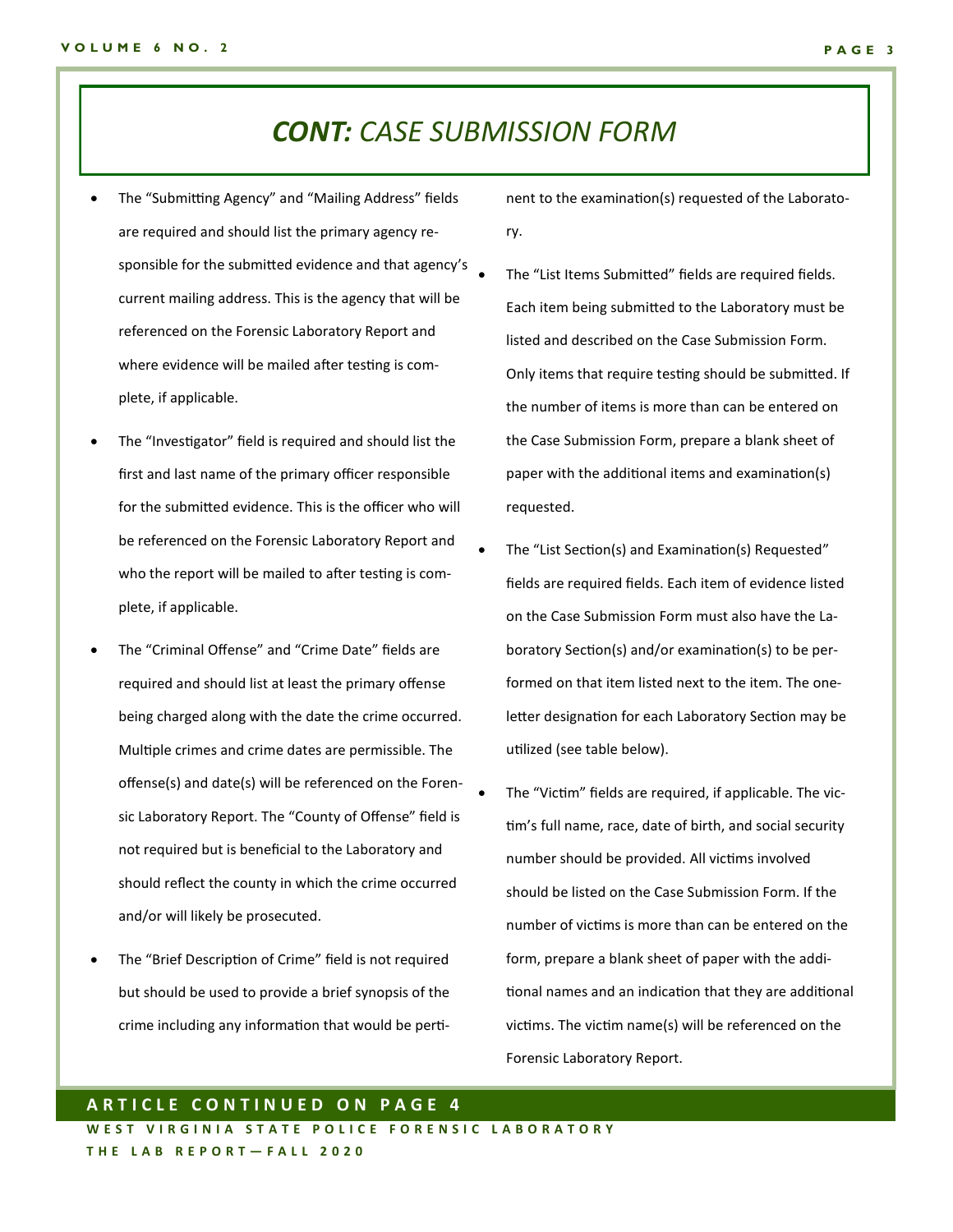### *CONT: CASE SUBMISSION FORM*

The "Suspect" fields are required, if applicable. The suspect's full name, date of birth, social security number, SID number (if applicable), FBI number (if applicable), race, and gender should be provided. The suspect's height and weight are not required. All suspects involved should be listed on the Case Submission Form. If the number of suspects is more than can be entered on the form, prepare a blank sheet of paper with the additional names and an indication that they are additional suspects. The suspect name(s) will be referenced on the Forensic Laboratory Report.

If a Case Submission Form is received by the Laboratory with any of the required fields not entered, a Laboratory employee will attempt to obtain the needed information from the investigating officer by using the contact infor-

mation provided in the "Email" and "Phone" fields on the Case Submission Form. Please ensure a direct email address and phone extension for the investigating officer is provided in these fields. If attempts to obtain the information are unsuccessful, the evidence may be returned to the investigating officer unexamined. Corrections to the Case Submission Form can then be made by the investigating officer and the evidence can again be submitted to the Laboratory for testing.

**The chart below** provides examples of examination types which may be requested for submitted evidence. Please refer to the WVSP Forensic Laboratory Field Manual at www.WVSP.gov or contact the Laboratory for additional information regarding packaging requirements, case acceptance policies, and examination requests.

| <b>Section Letter Designation and Name</b> | <b>Examination Types Performed by Section</b>                                                                                                                 |
|--------------------------------------------|---------------------------------------------------------------------------------------------------------------------------------------------------------------|
| B-Biology/DNA                              | DNA Analysis; CODIS                                                                                                                                           |
| F-Firearm/Toolmark                         | Firearms function check/comparison, Distance determination; Toolmarks, Serial<br>number restoration, Shooting reconstruction, Footwear/Tire Impressions, etc. |
| D-Seized Drugs                             | Analysis/identification of controlled substances and clandestine laboratory sam-<br>ples                                                                      |
| <b>L-Latent Prints</b>                     | Latent print processing/comparison; AFIS/IAFIS                                                                                                                |
| S-Biology/Processing                       | Screening/identification of blood, semen, saliva, hairs, etc.                                                                                                 |
| T-Toxicology                               | Alcohol content of blood/urine; Drug screen of blood/urine; Liquor                                                                                            |
| C-Trace Evidence                           | Gunshot Residue (GSR); Arson/Ignitable Liquids; etc.                                                                                                          |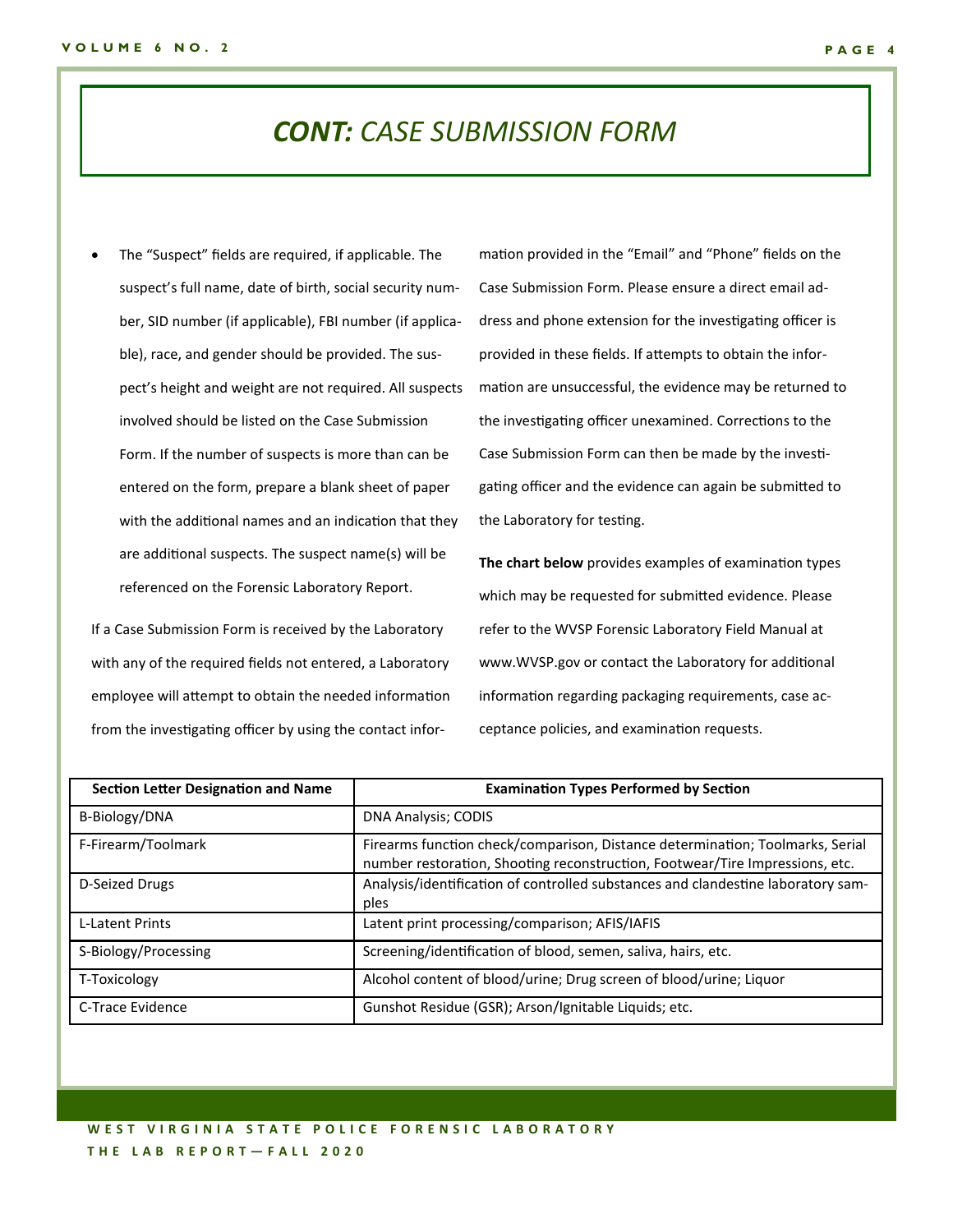### *HOW TO: RESUBMIT EVIDENCE FOR DNA ANALYSIS*

#### **Joshua Haynes Biology DNA Section Technical Leader**

As we work to increase our throughput for cases requiring DNA analysis, there may be instances where certain items are not tested or where specific items yielded minimal information. In those scenarios, it may be beneficial to resubmit items to the laboratory for additional testing. In order to avoid delay in the testing of your resubmitted items and delay in testing for additional cases at the laboratory, some things to consider when resubmitting items to the laboratory might include:

• Use the information provided from previous testing to identify which samples may be candidates for additional testing

○ If the results of DNA testing did not answer the question at hand, identify the specific items that may need to be resubmitted and only submit those items

• If resubmitting an item that was previously tested for DNA, it is likely to need a consumption letter from the prosecuting attorney upon resubmission

○ Many times the original DNA testing uses half of the sample to generate the results, and the other half is required to be preserved for independent testing by the defense team, if necessary. The laboratory requires written permission to consume the remaining sample in order to move forward with testing.

• The laboratory may request specific samples, including known reference samples, to be resubmitted

○ There are times when samples do not perform as expected due to inadvertent instrumentation errors

◊ If this is the case, it is imperative that the samples are resubmitted in a timely manner so as not to further delay testing of your case and the additional cases waiting to be tested at the laboratory.

○ Requests may be made for the resubmission of known reference samples due to extraneous DNA being identified in the samples. This prevents the use of this sample as a "known reference sample" and no positive or negative associations may be made with the results from the questioned items. This may be due to:

### **A R T I C L E C O N T I N U E D O N P A G E 6**

WEST VIRGINIA STATE POLICE FORENSIC LABORATORY **T H E L A B R E P O R T — F A L L 2 0 2 0**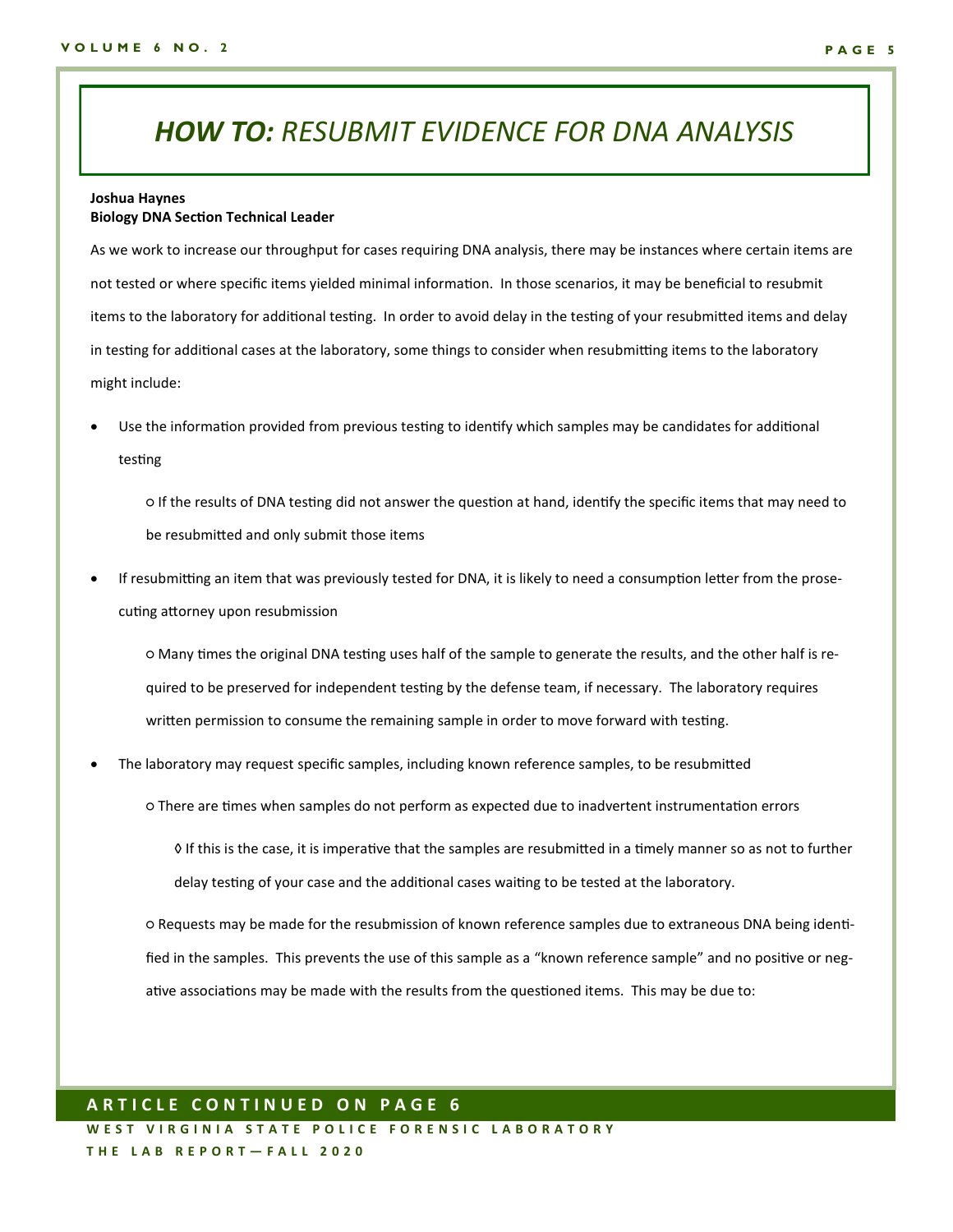## *CONT: RESUBMIT EVIDENCE FOR DNA ANALYSIS*

◊ Known saliva samples including extraneous DNA from acts occurring during sexual assaults or unrelated acts prior to collection

◊The use of non-sterile practices during known saliva or known blood collections

◊Inadvertent contamination at any point during the collection/testing process

○ In these cases it is necessary for known samples to be recollected/resubmitted to the laboratory in order to generate any reports for positive or negative correlations with the questioned items in the case

We understand that resubmitting evidence can be an inconvenience to the investigation; however, we ask that you consider all aspects of the investigative and laboratory processes when doing so. Failure to provide the specific samples needing to be tested upon resubmission or failure to provide permission to consume the necessary samples only further delays the testing process. Please contact the laboratory if there are any questions or concerns regarding requests for resubmission. We appreciate your cooperation as we continue to improve our efficiency and strive to meet the needs of all submitting agencies in providing the most complete and prompt DNA results.

## *FILLING OUT THE CASE SUBMISSION FORM SUPPLEMENTAL A*

#### **David Miller Biology Processing Section Supervisor**

The Combined DNA Indexing System (CODIS) allows a DNA profile from CODIS eligible crime scene samples to be entered into forensic databases and searched against DNA profiles of convicted offenders and other crime scene profiles.

The purpose of the WVSP Form 53A is for you to provide supporting information and documentation to the WVSP Forensic Lab, regarding the CODIS eligibility of your DNA samples. FBI audit standards require that CODIS eligibility of each item be documented and maintained in our case files, showing that a DNA profile:

- 
- Is known to be crime related Is known to be from the perpetrator of the crime
- Was not taken directly from a suspect Did not come from a victim
- 

### **A R T I C L E C O N T I N U E D O N P A G E 7**

W E ST VIRGINIA STATE POLICE FORENSIC LABORATORY **T H E L A B R E P O R T — F A L L 2 0 2 0**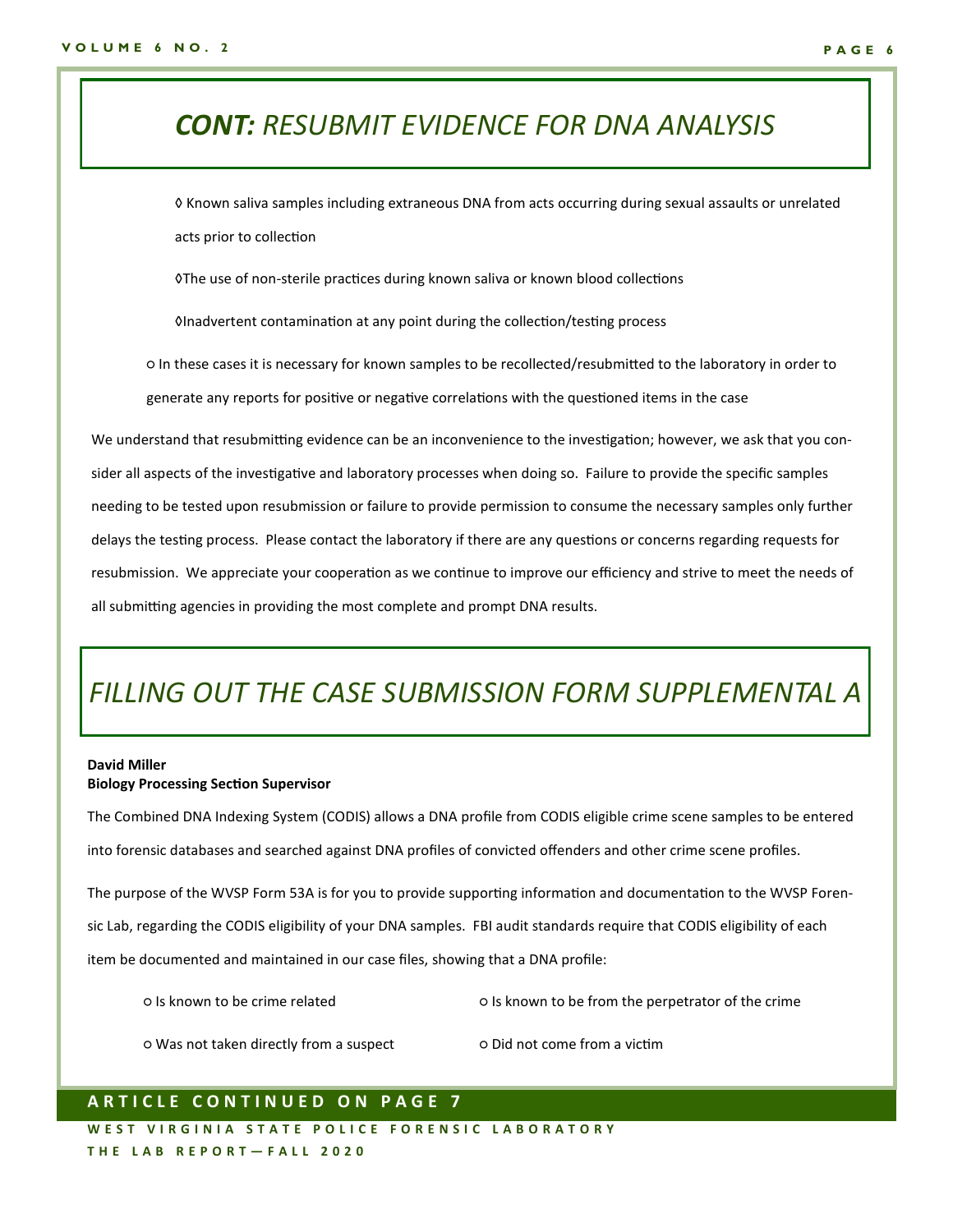### *CONT: SUBMISSION FORM SUPPLEMENTAL A*

In addition to the WVSP Form 53A, please note that the DNA Case Acceptance Policy requires that a detailed description of the crime (e.g. Criminal Investigation Report) be included with your submission.

These two documents together will often provide the information needed by the lab to determine if your samples are CODIS eligible, and to satisfy the FBI requirement to document CODIS eligibility.

If your items/samples are determined NOT to be CODIS eligible, they may still be tested at the WVSP Forensic Laboratory. However, known blood or saliva samples will be required from the individuals involved )suspect, victim, home owner, consensual partner, etc.) for comparison purposes and must be submitted with the questioned items.

Using the example WVSP Form 53A located on page 9, the following instructions and information correspond to the red, circled numbers on the form. If you have any questions about DNA evidence submissions, please contact the laboratory at biology@wvsp.gov prior to submitting.

1. Please provide a current email address of the investigating officer. In some cases it may be necessary for us to contact you for clarification of your request, or to discuss CODIS eligibility of your items. We will attempt to resolve any questions prior to testing, and will only return evidence untested if you do not respond to requests for information in a reasonable timeframe.

2. This field is intended for questioned items. List your submitted items in order of importance (probative value), with the most important item first. Known specimens are not listed here (See instructions for number 6). EACH item must be listed individually, line by line. Do not list "Bag of clothing" for example, as one line-item.

3. Where was the item found? Be specific. For example, if the shirt was found at the crime scene, enter "4" in this field. If the crime scene is the victim's home, also enter "1".

4. Items which are not directly related to the crime being charged are not CODIS eligible. For each item, enter the number(s) that correspond to the item, explaining how the item is crime related. In the example, the shirt found at the crime scene was left by the perpetrator of the crime.

5. What information can DNA testing provide to you? Your answer to this question will help us determine if we've met your request for analysis with test results from another item. For example, if male DNA is identified in the sex crime kit, do we need to look at the panties for semen? Do not enter "1-5" to "cover your bases".

### **A R T I C L E C O N T I N U E D O N P A G E 8**

W E ST VIRGINIA STATE POLICE FORENSIC LABORATORY **T H E L A B R E P O R T — F A L L 2 0 2 0**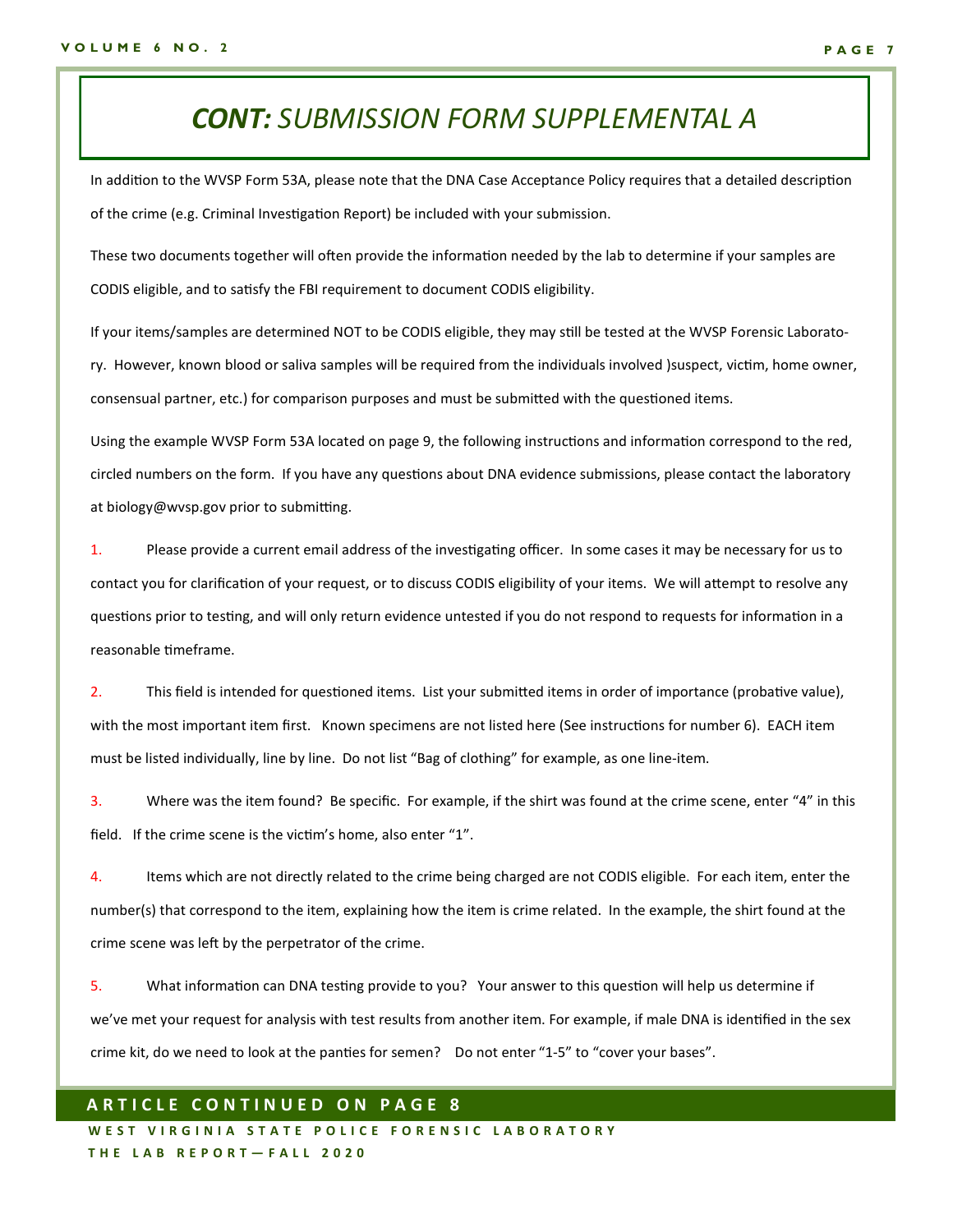### *CONT: SUBMISSION FORM SUPPLEMENTAL A*

6. Known specimens do not count against the limit of items that may initially be submitted. List your submitted known specimens here.

7. It is not uncommon for DNA to be present at crime scenes that did not come from the perpetrator of the crime. For example, if a soda can is found inside of a stolen vehicle, did the vehicle owner leave it there, or did the perpetrator of the crime leave it there? If you cannot support that it came from the perpetrator only, we must eliminate the vehicle owner before the DNA profile from the can is entered into CODIS. This is true for cigarette filters, blood, clothing, etc.

8. Based on your answers to these questions, we may determine that fewer samples will be tested, additional samples will be tested, or that no testing can take place without known specimens from involved individuals.

9. Case specific scenarios, special requests, or explanations to "Other" answers should be entered here.

10. Suppose that one foreign male DNA profile is identified in the vaginal swab of a sexual assault victim. She did have consensual intercourse prior to the assault. Is the DNA profile from the consensual partner, or from the assailant? To enter the foreign DNA into CODIS requires that we eliminate the consensual partner as the source of the DNA.

In sexual assault cases, it is necessary to know if consensual intercourse took place prior to or after the assault. This information should be documented in the Sexual Assault Evidence Collection Kit paperwork. Please read that document; your answers here should not conflict with the victim's statements. If consensual intercourse took place within 96 hours of the assault, you need to obtain known blood or saliva samples from the consensual partner. If you are not able to do so, you must document the attempt and provide that documentation to the laboratory.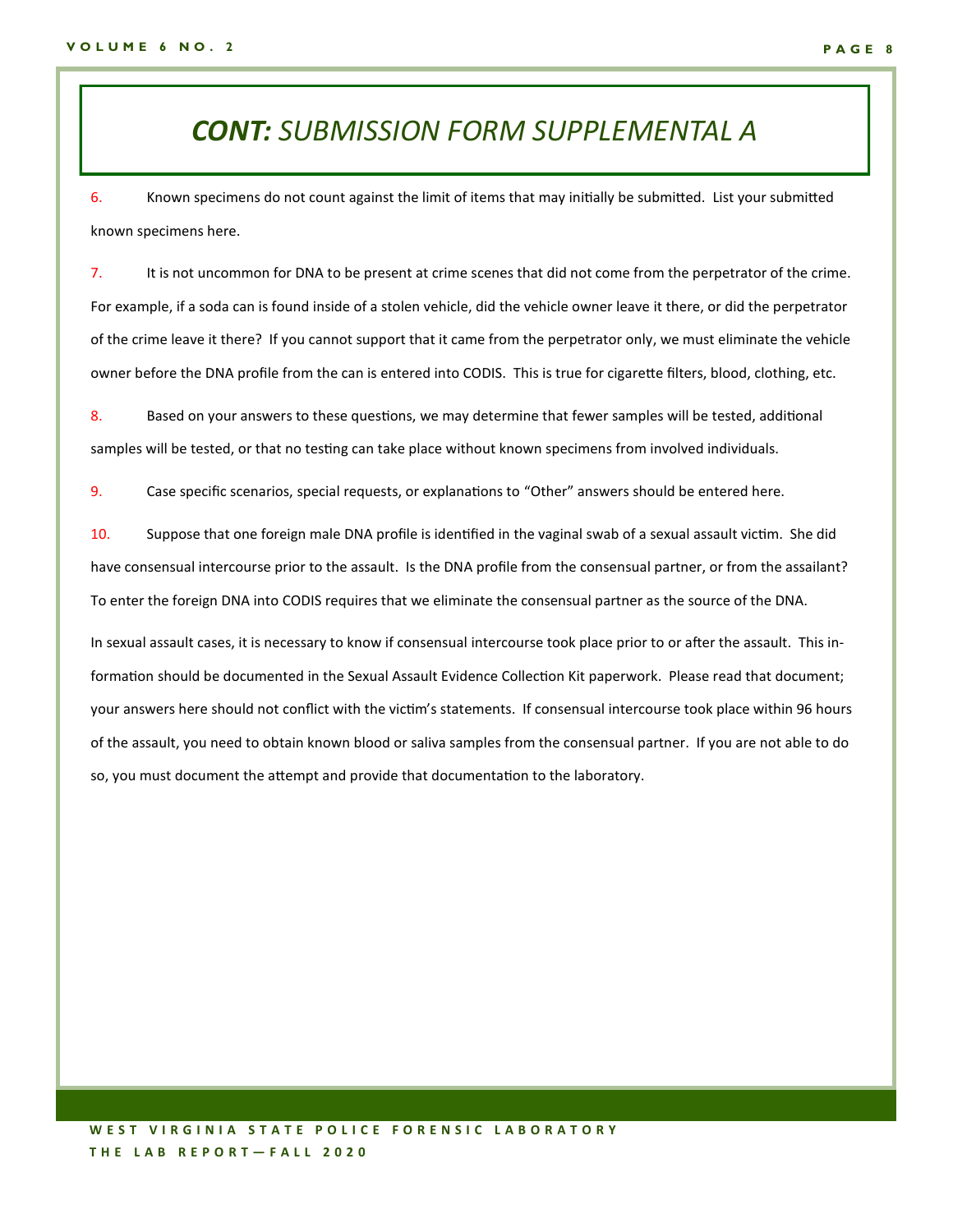| WVSP Form 53A                                                                                                                                                        |                                                                                      |                                                                         |                                               |                                                                                                                               |                                 |                                                          |  |
|----------------------------------------------------------------------------------------------------------------------------------------------------------------------|--------------------------------------------------------------------------------------|-------------------------------------------------------------------------|-----------------------------------------------|-------------------------------------------------------------------------------------------------------------------------------|---------------------------------|----------------------------------------------------------|--|
| 08/2017                                                                                                                                                              | <b>FORENSIC LABORATORY</b><br>Request Number: <b>Section</b>                         |                                                                         |                                               |                                                                                                                               |                                 |                                                          |  |
| DNA CASE SUPPLEMENTAL FORM                                                                                                                                           |                                                                                      |                                                                         | (Lab Use Only)                                | Lab Case Number:                                                                                                              |                                 |                                                          |  |
| THE FOLLOWING ARE GUIDELINES FOR ITEM LIMIT PER TYPE OF CASE                                                                                                         |                                                                                      |                                                                         |                                               |                                                                                                                               | Date: 2/10/2020                 |                                                          |  |
| <b>Sexual Assault</b>                                                                                                                                                |                                                                                      | Homicide                                                                |                                               | <b>Burglary/Property Crime</b>                                                                                                |                                 | Assault/Robbery / Felon in                               |  |
| Kit-Plus 1 condom, 1 pair underwear<br>No kit-5 items                                                                                                                |                                                                                      | 1 victim and 1 Suspect-5 items<br>More than 1 victim or suspect-8 items |                                               | 2 items                                                                                                                       |                                 | <b>Possession/Crimes against Persons</b><br>3 items      |  |
| <b>Investigating Agency: Your Agency Here</b>                                                                                                                        |                                                                                      |                                                                         |                                               | <b>Investigator: Your Name Here</b>                                                                                           |                                 |                                                          |  |
| Agency Case #: 2020-1234                                                                                                                                             |                                                                                      |                                                                         | Email: your.work.emailaddresshere.gov         |                                                                                                                               |                                 |                                                          |  |
| Where was item found? Can use more<br><b>List submitted item</b>                                                                                                     |                                                                                      |                                                                         |                                               | How is this item directly related to the crime being charged?                                                                 | What question are you trying to |                                                          |  |
| number from WVSP                                                                                                                                                     | than one.                                                                            |                                                                         | Can use more than one.                        |                                                                                                                               |                                 | answer with DNA?<br>1. Whose blood is on the item?       |  |
| Form 53, Answer                                                                                                                                                      | 1. Victim Home<br>2. Victim Clothine                                                 | 6. Point of Entry<br>7. Suspect Home                                    | 1. Weapon Used<br>2. Clothing worn by suspect |                                                                                                                               |                                 | 2. Whose semen is on item?                               |  |
| the questions in                                                                                                                                                     | 3. On Victim                                                                         | 8. On Suspect                                                           |                                               | 3. Clothing worn by victim                                                                                                    | 3. Whose saliva is on item?     |                                                          |  |
| regards to each item                                                                                                                                                 | 4. Crime Scene                                                                       | 9. Suspect Clothing                                                     |                                               | 4. Item left behind by perpetrator during commission of crime<br>5. Biological fluid left by perpetrator during commission of |                                 | 4. Who handled the item?<br>5. Who was wearing the item? |  |
| submitted.                                                                                                                                                           | 5. Escape Route                                                                      | 10. Other (explain)                                                     | crime                                         |                                                                                                                               |                                 | 6. Other (explain)                                       |  |
|                                                                                                                                                                      |                                                                                      |                                                                         | 8. Other (explain)                            | 6. Item known to be handled by suspect<br>7. Biological fluid possibly from victim                                            |                                 |                                                          |  |
|                                                                                                                                                                      |                                                                                      |                                                                         |                                               |                                                                                                                               |                                 |                                                          |  |
| <sup>1:</sup> Sex Crime Kit                                                                                                                                          |                                                                                      | 3                                                                       |                                               | 5                                                                                                                             |                                 | $\overline{\mathcal{L}}$                                 |  |
| <sup>2:</sup> Panties                                                                                                                                                |                                                                                      | 7, 10                                                                   |                                               | 5,7                                                                                                                           |                                 | 2,5                                                      |  |
| <sup>3:</sup> Knife                                                                                                                                                  |                                                                                      |                                                                         |                                               | 1,7                                                                                                                           |                                 | 1                                                        |  |
| 4: Shirt                                                                                                                                                             |                                                                                      | 1.4                                                                     | 4                                             |                                                                                                                               |                                 | 5                                                        |  |
| 5:                                                                                                                                                                   |                                                                                      |                                                                         |                                               |                                                                                                                               |                                 |                                                          |  |
| 6:                                                                                                                                                                   |                                                                                      |                                                                         |                                               |                                                                                                                               |                                 |                                                          |  |
| 7:                                                                                                                                                                   |                                                                                      |                                                                         |                                               |                                                                                                                               |                                 |                                                          |  |
| 8:                                                                                                                                                                   |                                                                                      |                                                                         |                                               |                                                                                                                               |                                 |                                                          |  |
|                                                                                                                                                                      |                                                                                      | Known Saliva from Jane Doe                                              |                                               |                                                                                                                               |                                 |                                                          |  |
| Known #1:                                                                                                                                                            |                                                                                      |                                                                         |                                               | Victim<br>Suspect                                                                                                             |                                 | Elimination<br>Consensual Partner                        |  |
| Known #2: Known Saliva from John Q. Public                                                                                                                           |                                                                                      |                                                                         |                                               | Victim<br>Suspect                                                                                                             | Elimination                     | Consensual Partner                                       |  |
| Known #3:                                                                                                                                                            |                                                                                      | Known Saliva from John Doe                                              |                                               | V Suspect<br><b>Victim</b>                                                                                                    | Elimination                     | Consensual Partner                                       |  |
| Additional Questions for Property Crimes /                                                                                                                           |                                                                                      |                                                                         |                                               | <b>Additional Questions for Homicide/Crimes Against Persons:</b>                                                              |                                 | 8                                                        |  |
| 1. If cigarette submitted: Does victim smoke?                                                                                                                        |                                                                                      |                                                                         |                                               | 1. Who was believed to be bleeding? Victim<br>2. What weapon was believed to be used? Knife                                   |                                 |                                                          |  |
| Yes Brand Smoked:<br><b>Brand Submitted:</b>                                                                                                                         |                                                                                      |                                                                         |                                               | 3. Has the victim known been submitted?                                                                                       |                                 |                                                          |  |
| N/A<br>No.                                                                                                                                                           |                                                                                      |                                                                         | V Yes                                         | No If deceased; please obtain from the medical examiner's office.                                                             |                                 |                                                          |  |
| 4. Has suspect known been submitted? Ves<br>No (known is still required for comparison<br>2. If suspected biological fluid: Could biological fluid be                |                                                                                      |                                                                         |                                               |                                                                                                                               |                                 |                                                          |  |
| from homeowner, owner of vehicle or someone other<br>even if suspect is in the CODIS database.)                                                                      |                                                                                      |                                                                         |                                               |                                                                                                                               |                                 |                                                          |  |
| than the perpetrator? Ves No Explain Below<br>5. Did perpetrator have prior access to the crime scene? Ves<br>V No                                                   |                                                                                      |                                                                         |                                               |                                                                                                                               |                                 | Unsure                                                   |  |
|                                                                                                                                                                      | V No<br>Unsure<br>6. Did victim and perpetrator have contact prior to the crime? Ves |                                                                         |                                               |                                                                                                                               |                                 |                                                          |  |
| Use for any additional explanations                                                                                                                                  |                                                                                      |                                                                         |                                               | <b>Additional Questions for Sexual Assault</b><br>1. Did ejaculation occur?                                                   |                                 |                                                          |  |
| Perpetrator broke into victim's home and                                                                                                                             |                                                                                      |                                                                         | <b>No</b><br>/ Yes<br>$\Box$ Unsure           |                                                                                                                               |                                 |                                                          |  |
| sexually assaulted her at knife point.                                                                                                                               |                                                                                      |                                                                         |                                               | If yes, where? Vaginal, Sheets                                                                                                |                                 |                                                          |  |
| 2. Was a condom used?<br>She was cut during the incident. The                                                                                                        |                                                                                      |                                                                         |                                               |                                                                                                                               |                                 |                                                          |  |
| 7 No<br><b>Ves</b><br>Unsure<br>perpetrator took the victim's panties with                                                                                           |                                                                                      |                                                                         |                                               |                                                                                                                               |                                 |                                                          |  |
| v oral<br>Vaginal<br>3. What body cavities were penetrated?<br>Anal<br>him after the assault. A backpack was                                                         |                                                                                      |                                                                         |                                               |                                                                                                                               |                                 | <b>Unsure</b>                                            |  |
| 4. Is there a consensual partner?<br>found in the accused's house, containing<br>$\sqrt{y}$ Yes $\sqrt{y}$ No                                                        |                                                                                      |                                                                         |                                               |                                                                                                                               |                                 |                                                          |  |
| the submitted panties.<br>If yes, is the known submitted? $\boxed{\phantom{a}}$ Yes $\boxed{\phantom{a}}$ No $\boxed{\phantom{a}}$ Unable to obtain (Please explain) |                                                                                      |                                                                         |                                               |                                                                                                                               |                                 |                                                          |  |
|                                                                                                                                                                      | 5. Number of Assailants? 1<br>6. Loss of consciousness? 7 Yes<br><b>No</b>           |                                                                         |                                               |                                                                                                                               |                                 |                                                          |  |
|                                                                                                                                                                      |                                                                                      |                                                                         |                                               |                                                                                                                               | <b>Unsure</b>                   |                                                          |  |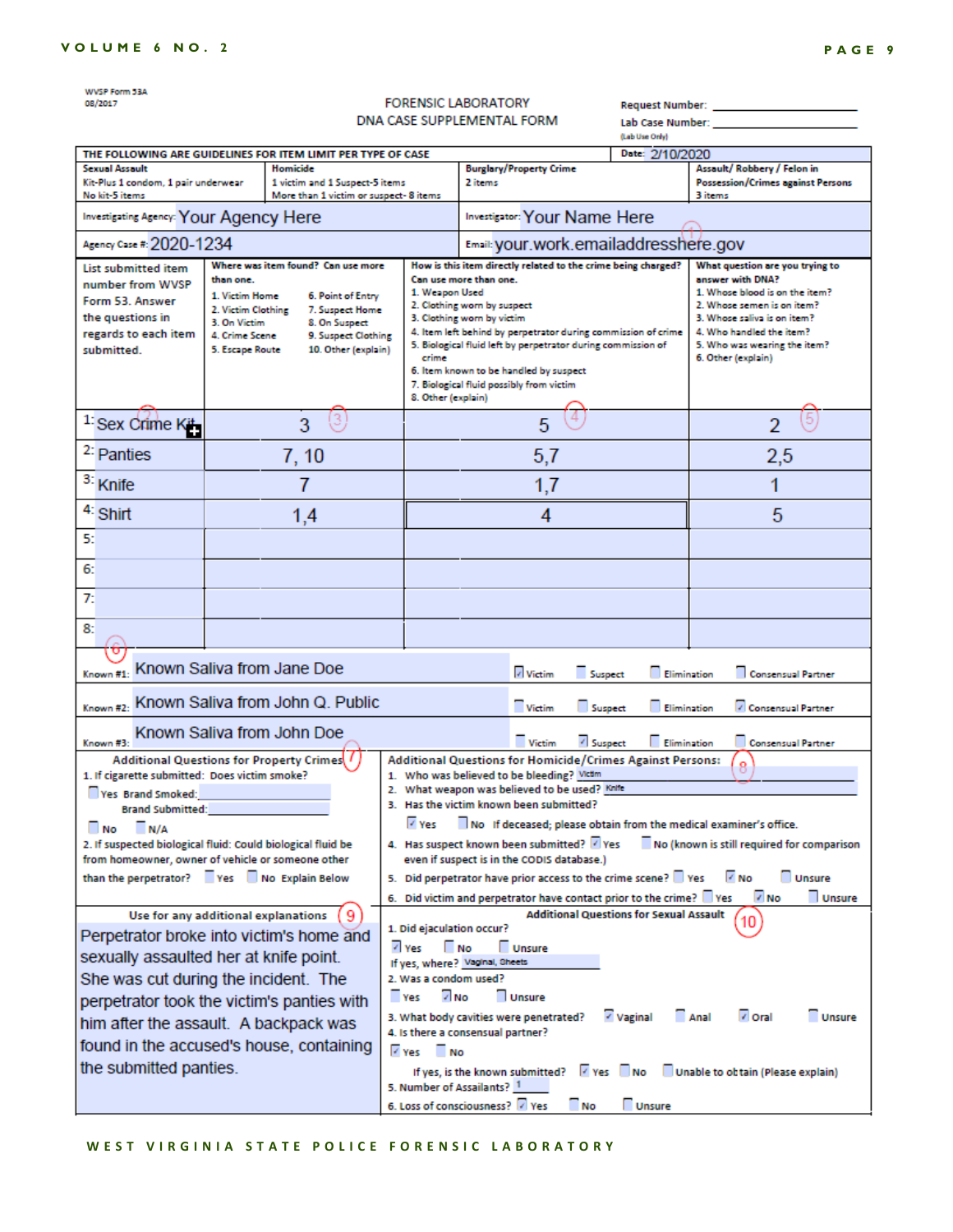### *WELCOME OUR NEW QUALITY ASSURANCE MANAGER*

#### **Koren (Korri) Powers**

#### **Laboratory Quality Assurance Manager**

Korri began her career with the Forensic Laboratory in 2000 as an intern in the Trace Evidence Section and became a fulltime scientist in the section in 2001. She was selected as the Quality Assurance Manager of the laboratory in September of 2020. She is currently serving as the Section Supervisor of Trace Evidence and has served as the Training Officer in the section. Korri actively performs analysis in the areas of primer gunshot residue and ignitable liquids/fire debris and is certified by the American Board of Criminalistics (ABC) in Fire Debris Analysis.

She is a member of numerous forensic related organizations including the Southern Association of Forensic Scientists (SAFS) and the American Society of Trace Evidence Examiners (ASTEE). She is actively serving as a member of the Chemistry/Instrumental Analysis Scientific Area Committee's Gunshot Residue Subcommittee within the OSAC under NIST. She is a member of both the International Association of Arson Investigators and the West Virginia Chapter of the International Association of Arson Investigators, where she serves on the Board of Directors and has served as both President and Executive Secretary. Korri is a Technical Assessor for ANAB - ASCLD/LAB-International and serves on our laboratory's Quality Assurance Board.

Korri has served as adjunct faculty for both Marshall University and West Virginia State University instructing courses in Forensic Science and Biology. She regularly instructs courses related to fire investigation and evidence collection at the WV State Police Academy, the Professional Development Center, and at training seminars for law enforcement and fire departments throughout the state.

She is excited for her new role as Quality Assurance Manager, where she will be responsible for quality processes in the laboratory including proficiency testing, discoveries, validations, and accreditation.

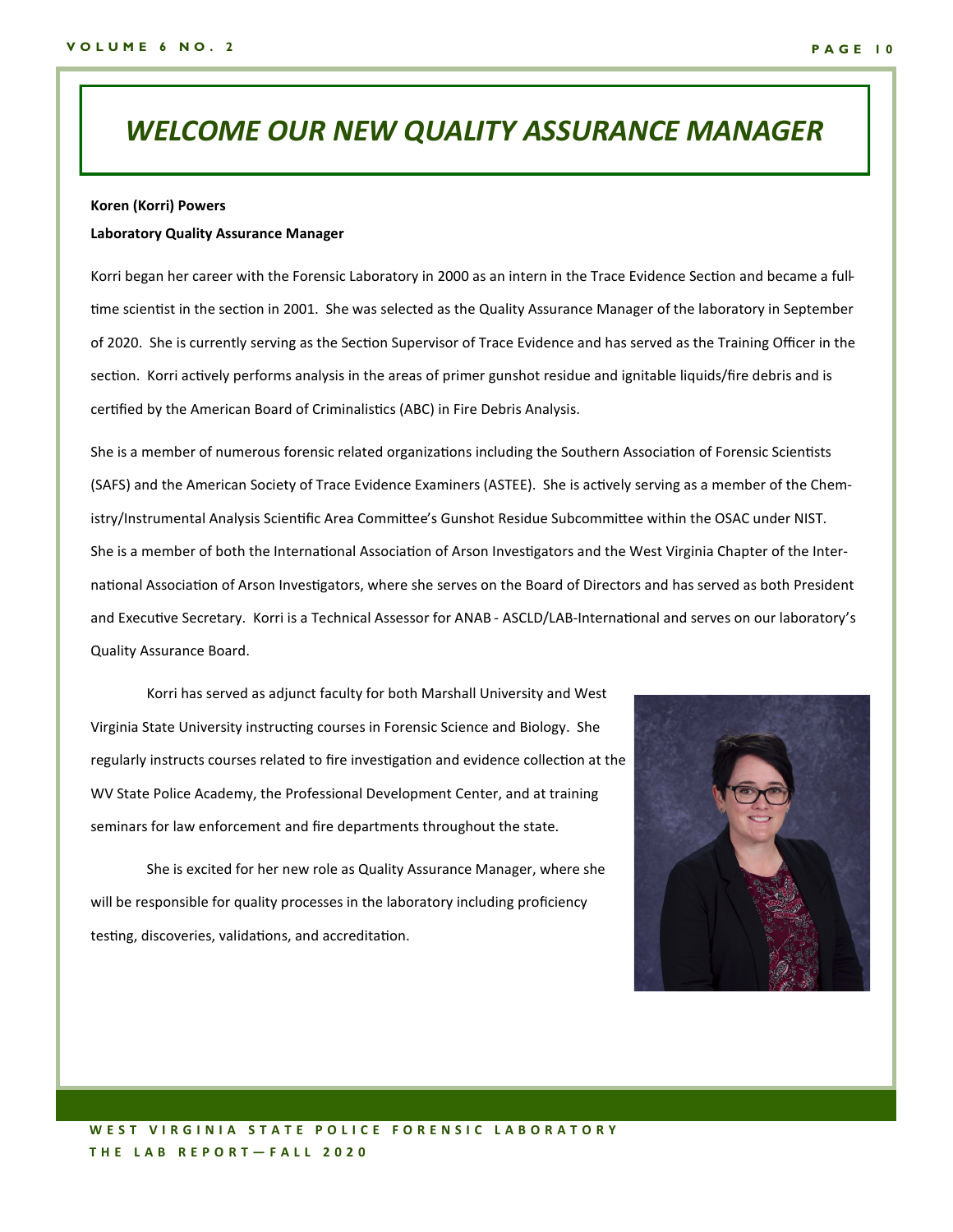## **LABORATORY INFO: FEEDBACK**

West Virginia State Police Forensic Laboratory 725 Jefferson Road South Charleston, WV 25309 Phone: 304-746-2100

### **Section Contacts:**

**Biology DNA / Databasing: biology@wvsp.gov Biology Processing: biology@wvsp.gov Central Evidence Receiving: cer@wvsp.gov Seized Drugs: drugs@wvsp.gov Firearms/Toolmarks: firearms@wvsp.gov Latent Prints: latent.prints@wvsp.gov Toxicology: toxicology@wvsp.gov Trace Evidence: trace@wvsp.gov Request for sex crime kits and CODIS kits: (below) laboratory.kits@wvsp.gov**

We always welcome feedback for the upcoming newsletter!

Have comments or suggestion?

Want to know how we do something?

Need to know how we recommend to collect a specific type of evidence?

Feel free to contact the editors and suggest topics and provide us with any comments or feedback.

Your Editors,

Blake N. Reta — blake.n.reta@wvsp.gov Stephen C. King — stephen.c.king@wvsp.gov



### **Laboratory Mission and Goal**

#### **Mission:**

It is the mission of the West Virginia State Police Forensic Laboratory to provide accurate and impartial scientific support services to all criminal justice agencies operating in the State of West Virginia.

### **Goal:**

The goal of the West Virginia State Police Forensic Laboratory is to generate accurate, impartial, and timely scientific examinations and opinions for the criminal justice system of the State in the interest of public safety. Establish and maintain a database of convicted felons, sex offenders, case work profiles, and missing persons.